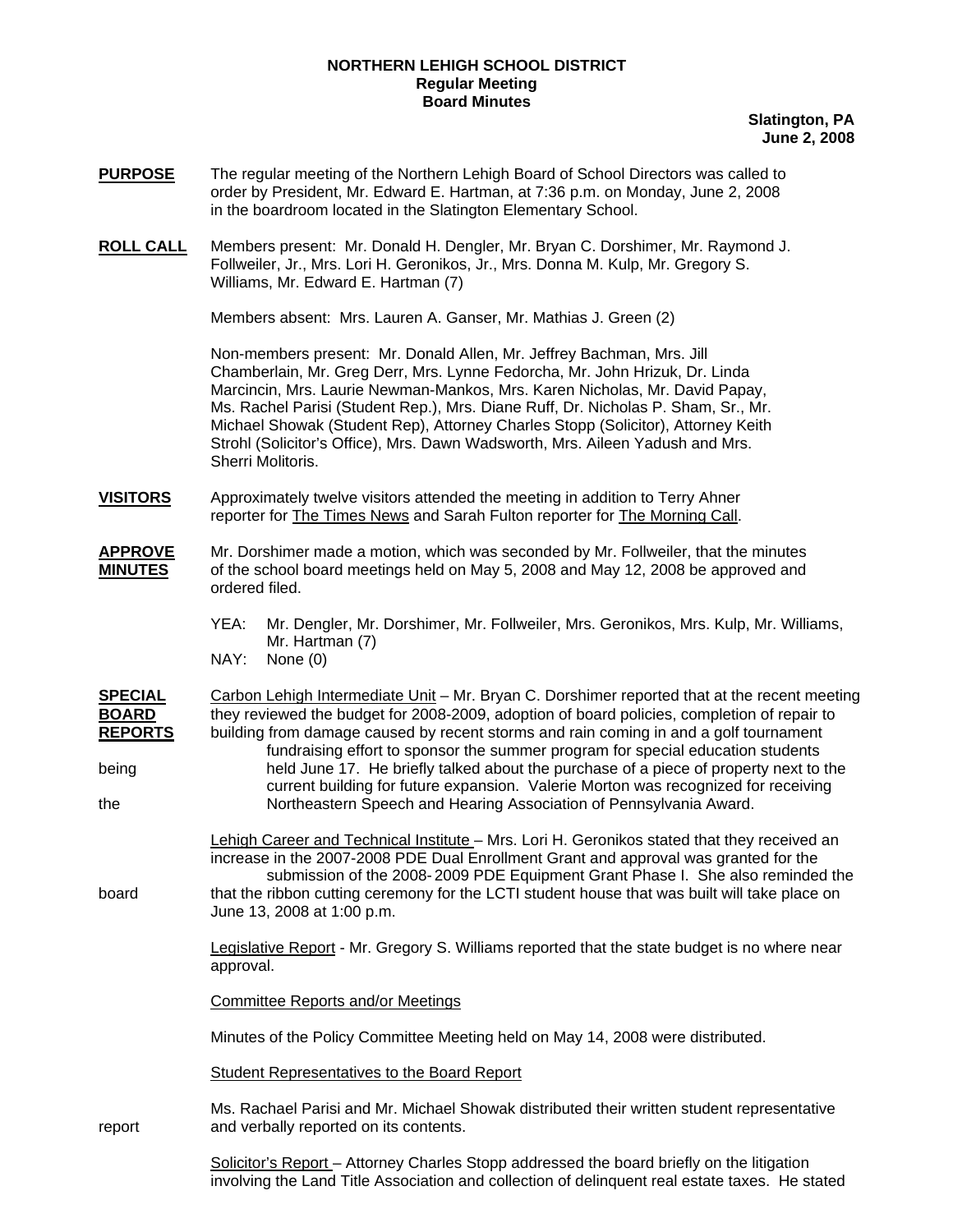| <b>SPECIAL</b><br><b>BOARD</b><br><b>REPORTS</b><br>(cont.) | that there is a solicitor for a number of the districts in the county who has volunteered to be<br>the lead person to work with the county and have them commit in writing that the County Tax<br>Claim Bureau will not charge the 5% commission. We are hoping to have that in writing<br>before to long.                                                                                                                                                                                                                                                                                                                                                                                                                                                                                                                                                                                        |                                                                                                                                                         |  |  |  |
|-------------------------------------------------------------|---------------------------------------------------------------------------------------------------------------------------------------------------------------------------------------------------------------------------------------------------------------------------------------------------------------------------------------------------------------------------------------------------------------------------------------------------------------------------------------------------------------------------------------------------------------------------------------------------------------------------------------------------------------------------------------------------------------------------------------------------------------------------------------------------------------------------------------------------------------------------------------------------|---------------------------------------------------------------------------------------------------------------------------------------------------------|--|--|--|
|                                                             | Federal and Other Programs Update - Mrs. Lynne B. Fedorcha reported that the district<br>received approval from PDE granting an extension for the Strategic Plan until December 30,<br>2008. Mrs. Fedorcha introduced Mrs. Laurie Newman-Mankos who reported that the district<br>received their Special Education Monitoring Report. The report was positive with no<br>compliance issues. The only recommendation in the Corrective Action Plan was offering<br>additional parent training in the evenings which will be ongoing throughout the next couple of<br>years. We also have to do something about our Graduation Rate and Drop-Out Rate. Mrs.<br>Newman-Mankos further reported that she completed the Special Education Plan which is<br>part of the Strategic Plan and in that Plan there is a whole action, process and procedure<br>addressing the Corrective Action Plan issues. |                                                                                                                                                         |  |  |  |
|                                                             | Superintendent's Report - Dr. Nicholas P. Sham, Sr.                                                                                                                                                                                                                                                                                                                                                                                                                                                                                                                                                                                                                                                                                                                                                                                                                                               |                                                                                                                                                         |  |  |  |
|                                                             | Dr. Sham stated that all board members received copies of the old and new High School<br>Student Handbook. They are to review these documents and contact Mr. Allen with any<br>questions. There will be an item on next week's board agenda to approve the changes to the<br>handbook.                                                                                                                                                                                                                                                                                                                                                                                                                                                                                                                                                                                                           |                                                                                                                                                         |  |  |  |
|                                                             | Dr. Sham reported on the recent Legislative Meeting that he was invited to speak at.                                                                                                                                                                                                                                                                                                                                                                                                                                                                                                                                                                                                                                                                                                                                                                                                              |                                                                                                                                                         |  |  |  |
|                                                             | Dr. Sham distributed copies to all board members of the Connect-Ed survey results from the<br>recent parent outreach test.                                                                                                                                                                                                                                                                                                                                                                                                                                                                                                                                                                                                                                                                                                                                                                        |                                                                                                                                                         |  |  |  |
|                                                             | Dr. Sham congratulated the high school administration on a wonderful high school awards<br>night held recently.                                                                                                                                                                                                                                                                                                                                                                                                                                                                                                                                                                                                                                                                                                                                                                                   |                                                                                                                                                         |  |  |  |
|                                                             | Dr. Sham stated that we still are without a business manager and asked if the board wanted<br>to hold a Finance Committee Meeting on Wednesday evening. He stated that he currently<br>has nothing for the agenda.                                                                                                                                                                                                                                                                                                                                                                                                                                                                                                                                                                                                                                                                                |                                                                                                                                                         |  |  |  |
| Canceling<br>Finance Mtg                                    | Mr. Follweiler made a motion, which was seconded by Mr. Williams, that the Finance<br>Committee Meeting originally scheduled for Wednesday, June 4, 2008 be canceled.                                                                                                                                                                                                                                                                                                                                                                                                                                                                                                                                                                                                                                                                                                                             |                                                                                                                                                         |  |  |  |
|                                                             | YEA: Mr. Dengler, Mr. Dorshimer, Mr. Follweiler, Mrs. Geronikos, Mrs. Kulp, Mr. Williams,<br>Mr. Hartman (7)<br>NAY:<br>None $(0)$                                                                                                                                                                                                                                                                                                                                                                                                                                                                                                                                                                                                                                                                                                                                                                |                                                                                                                                                         |  |  |  |
| Executive<br>Session                                        | An executive session was held on May 19, 2008 at 7:30 p.m. in the boardroom at Slatington<br>Elementary School to discuss personnel issues. The Board was also in executive session<br>prior to tonight's meeting to discuss personnel issues.                                                                                                                                                                                                                                                                                                                                                                                                                                                                                                                                                                                                                                                    |                                                                                                                                                         |  |  |  |
| <b>PERSONNEL</b>                                            | Mr. Dorshimer made a motion, which was seconded by Mr. Follweiler, that the Board of<br>Education approves the following personnel items:                                                                                                                                                                                                                                                                                                                                                                                                                                                                                                                                                                                                                                                                                                                                                         |                                                                                                                                                         |  |  |  |
| Appointments-<br>Non-<br>Instructional                      | Maryann Lucykanish*<br>Assignment:                                                                                                                                                                                                                                                                                                                                                                                                                                                                                                                                                                                                                                                                                                                                                                                                                                                                | Slatington Elementary Second Shift Custodian replacing                                                                                                  |  |  |  |
|                                                             | Salary:                                                                                                                                                                                                                                                                                                                                                                                                                                                                                                                                                                                                                                                                                                                                                                                                                                                                                           | Barry Edwards who was transferred to maintenance<br>\$8.25/Per Hour/8 Hours Per Day/5 Days Per Week<br>(2007-2008 ESPA Collective Bargaining Agreement) |  |  |  |
|                                                             | Effective:<br>June 3, 2008<br>*60 day probationary period ending on or about August 1, 2008                                                                                                                                                                                                                                                                                                                                                                                                                                                                                                                                                                                                                                                                                                                                                                                                       |                                                                                                                                                         |  |  |  |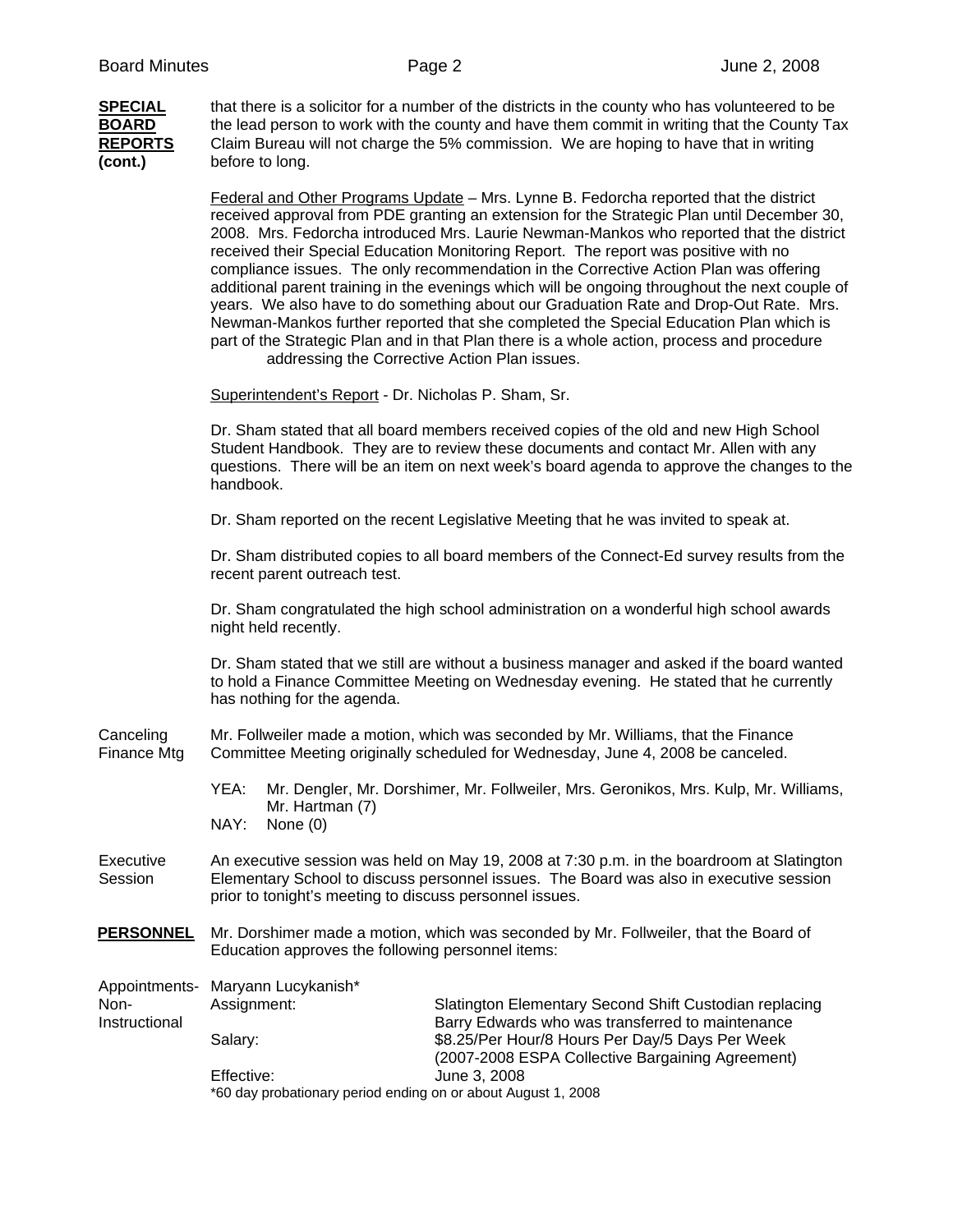| <b>PERSONNEL</b><br>(cont.)                       |                                                                                                                                                                                                                                                                                                                                                                                       |  |  |  |
|---------------------------------------------------|---------------------------------------------------------------------------------------------------------------------------------------------------------------------------------------------------------------------------------------------------------------------------------------------------------------------------------------------------------------------------------------|--|--|--|
| Substitute-<br>Instructional                      | Approve the following individuals as substitute teachers for the 2007-2008 school year at the<br>approved 2007-2008 Supplementary Personnel Salary Schedule substitute rates:                                                                                                                                                                                                         |  |  |  |
|                                                   | Sandra Utsch - Secondary English<br>Peggy Gallagher - Elementary Education                                                                                                                                                                                                                                                                                                            |  |  |  |
| Non-<br>Instructional<br>Aides and<br>Secretaries | Approve the following individuals as substitute aides and secretaries for the 2007-2008<br>school year at the approved 2007-2008 Supplementary Personnel Salary Schedule<br>substitute rates:                                                                                                                                                                                         |  |  |  |
|                                                   | <b>Kathy Yelinek</b><br><b>Christine Sigley</b>                                                                                                                                                                                                                                                                                                                                       |  |  |  |
| Custodians<br>at                                  | Approve the following individual as a substitute custodian for the 2007-2008 school year<br>the approved 2007-2008 Supplementary Personnel Salary Schedule substitute rates:                                                                                                                                                                                                          |  |  |  |
|                                                   | Rebecca Herring                                                                                                                                                                                                                                                                                                                                                                       |  |  |  |
| Cafeteria<br>substitute                           | Approve the following individual as a substitute cafeteria worker for the 2007-2008 school<br>year at the approved 2007-2008 Supplementary Personnel Salary Schedule<br>rates:                                                                                                                                                                                                        |  |  |  |
|                                                   | <b>Christine Sigley</b>                                                                                                                                                                                                                                                                                                                                                               |  |  |  |
| Resignations/<br>Retirement<br>P. Gallagher       | Accept the resignation of Peggy A. Gallagher from her position as 3 <sup>rd</sup> Grade Teacher<br>at Slatington Elementary, effective June 16, 2008. At this time she will begin her<br>retirement form the Northern Lehigh School District after 35 years of service.                                                                                                               |  |  |  |
| David Papay                                       | Accept the resignation of David J. Papay from his position as Middle School Principal,<br>effective the end of the work day of September 3, 2008. At this time he will begin his<br>retirement form the Northern Lehigh School District after 34 years of service.                                                                                                                    |  |  |  |
| Asst. Athletic<br>Director<br>D. Reynolds         | Approve the appointment of Douglas Reynolds as Assistant Athletic Director for the 2008-<br>2009 school year at a stipend of \$3,500. He will assist the Athletic Director in all Athletic<br>Director duties and responsibilities and will be responsible for athletic fund raising<br>activities.                                                                                   |  |  |  |
| Unpaid Leave<br>leave                             | Approve the request of Wendy Shirk, Middle School cook's helper, to take an unpaid                                                                                                                                                                                                                                                                                                    |  |  |  |
| of Absence                                        | of absence from May $7 - 19$ , 2008. During this time she will be taking 3 funeral days and                                                                                                                                                                                                                                                                                           |  |  |  |
| requesting an<br>work May 20,                     | using her two remaining sick days. Upon exhaustion of those days she is<br>unpaid leave for the remainder of the time. She is planning to return to<br>2008.                                                                                                                                                                                                                          |  |  |  |
| leave                                             | Approve the request of Kimberly Filipovits, Middle School teacher, to take an unpaid<br>of absence beginning on or about May 21, 2008. She will be using her accumulated sick<br>and personal days and upon exhaustion of those days is requesting an unpaid leave for<br>medical reasons. She plans to return to work on or about June 16, 2008, pending release<br>from her doctor. |  |  |  |
|                                                   | YEA:<br>Mr. Dengler, Mr. Dorshimer, Mr. Follweiler, Mrs. Geronikos, Mrs. Kulp, Mr. Williams,<br>Mr. Hartman (7)<br>NAY:<br>None $(0)$                                                                                                                                                                                                                                                 |  |  |  |
| <b>POLICY</b>                                     | Mr. Williams made a motion, which was seconded by Mr. Dengler, that the Board of Education<br>approves the following policy items:                                                                                                                                                                                                                                                    |  |  |  |
| <b>Board Policy-</b>                              | Approve new school board policy #006.1 - Local Board Procedures - Use Of Teleconferencing,                                                                                                                                                                                                                                                                                            |  |  |  |

First Reading as presented after first reading.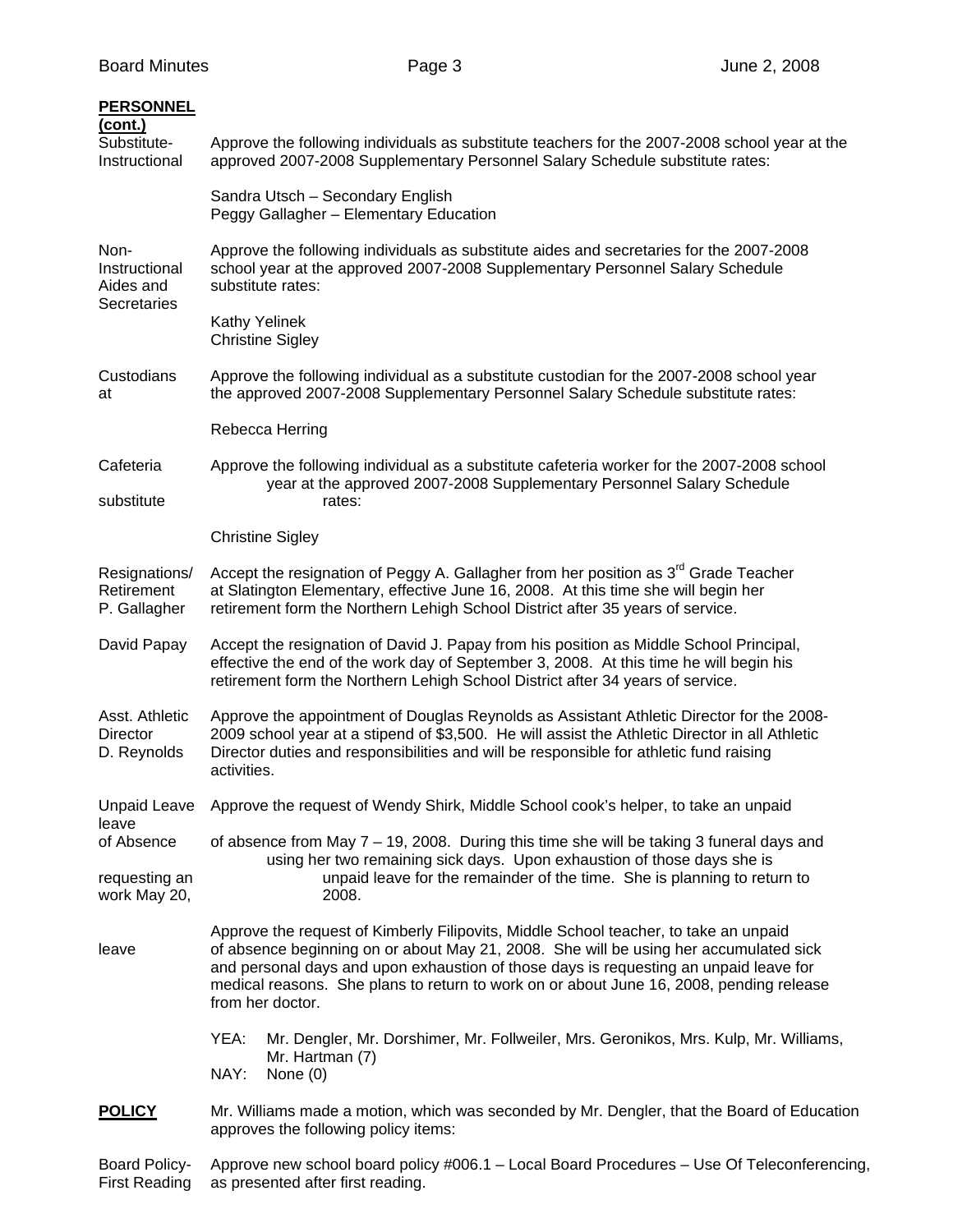| <b>POLICY</b><br>(cont.)                                          | Approve new PSBA school board policy #335 - Administrative Employees - Family and<br>Medical Leaves, as presented after first reading.                                                                                                                                                                                                                                                                                                                                                                                                                                                                                                                                                                                                                                                              |  |  |
|-------------------------------------------------------------------|-----------------------------------------------------------------------------------------------------------------------------------------------------------------------------------------------------------------------------------------------------------------------------------------------------------------------------------------------------------------------------------------------------------------------------------------------------------------------------------------------------------------------------------------------------------------------------------------------------------------------------------------------------------------------------------------------------------------------------------------------------------------------------------------------------|--|--|
| and                                                               | Approve PSBA recommended administrative regulations #335-AR, #335-AR-1, #335-AR-2<br>#335-AR-3, as presented after first reading.                                                                                                                                                                                                                                                                                                                                                                                                                                                                                                                                                                                                                                                                   |  |  |
|                                                                   | Approve new PSBA school board policy #435 - Professional Employees - Family and Medical<br>Leaves, as presented after first reading.                                                                                                                                                                                                                                                                                                                                                                                                                                                                                                                                                                                                                                                                |  |  |
| and                                                               | Approve PSBA recommended administrative regulations #435-AR, #435-AR-1, #435-AR-2<br>#435-AR-3, as presented after first reading.                                                                                                                                                                                                                                                                                                                                                                                                                                                                                                                                                                                                                                                                   |  |  |
|                                                                   | Approve new PSBA school board policy #535 - Administrative Employees - Family and<br>Medical Leaves, as presented after first reading.                                                                                                                                                                                                                                                                                                                                                                                                                                                                                                                                                                                                                                                              |  |  |
| and                                                               | Approve PSBA recommended administrative regulations #535-AR, #535-AR-1, #535-AR-2<br>#535-AR-3, as presented after first reading.                                                                                                                                                                                                                                                                                                                                                                                                                                                                                                                                                                                                                                                                   |  |  |
|                                                                   | Approve school board policy #815 - Operations - Acceptable Use of Internet and Information<br>Systems, as presented after first reading.                                                                                                                                                                                                                                                                                                                                                                                                                                                                                                                                                                                                                                                            |  |  |
| CLIU Policy,<br>Procedures<br>and Use of<br><b>Funds Adoption</b> | Approve to adopt the Carbon Lehigh Intermediate Unit's Notice Of Adoption Of Policies,<br>Procedures and Use of Funds By School District for submission with the 2008-2009 IDEA<br>B, Section 611 project application, as presented.                                                                                                                                                                                                                                                                                                                                                                                                                                                                                                                                                                |  |  |
| Homebound<br>Instruction                                          | It is recommended that he Board of Education grant homebound instruction for an 11 <sup>th</sup> grade<br>student, Student No. 936600, for five hours per week, effective May 28, 2008 and continuing<br>for the remainder of the 2007-2008 school year.                                                                                                                                                                                                                                                                                                                                                                                                                                                                                                                                            |  |  |
| this<br>at the<br>for                                             | Mr. Williams stated that PSBA has stated that if the Board wishes to allow teleconferencing at<br>board meetings that there should be a policy that governs teleconferencing. He stated that<br>policy specifically authorizes it and it is not intended as a right for any board member. He<br>stated that the policy further states that there must be 5 board members in attendance<br>board meeting in order to have a quorum and then a teleconference call can take place. The<br>board member on the teleconference call can not count as the 5 <sup>th</sup> person to make a quorum<br>a board meeting. There was further discussion about this new policy and it was decided that it<br>needs to go back to policy for more review prior to being approved for a 2 <sup>nd</sup> reading. |  |  |
|                                                                   | YEA:<br>Mr. Dengler, Mr. Dorshimer, Mr. Follweiler, Mrs. Geronikos, Mrs. Kulp, Mr. Williams,<br>Mr. Hartman (7)<br>NAY:<br>None $(0)$                                                                                                                                                                                                                                                                                                                                                                                                                                                                                                                                                                                                                                                               |  |  |
| <b>CURRIC-</b><br><b>ULUM AND</b><br><b>INSTRUC-</b>              | Mr. Dorshimer made a motion, which was seconded by Mr. Williams, that the Board of<br>Education approves the following curriculum and instruction item:                                                                                                                                                                                                                                                                                                                                                                                                                                                                                                                                                                                                                                             |  |  |
| <u>TION</u><br>Federal<br>Program<br>Contracts                    | Approve to authorize proper officials to execute contracts for Title I, Title II and Drug-Free<br>Schools and Communities Acts for the 2008-2009 school year.                                                                                                                                                                                                                                                                                                                                                                                                                                                                                                                                                                                                                                       |  |  |
| 2008-2009                                                         | YEA:<br>Mr. Dengler, Mr. Dorshimer, Mr. Follweiler, Mrs. Geronikos, Mrs. Kulp, Mr. Williams,<br>Mr. Hartman (7)<br>NAY:<br>None $(0)$                                                                                                                                                                                                                                                                                                                                                                                                                                                                                                                                                                                                                                                               |  |  |
| <u>OLD</u><br><u>BUSINESS</u>                                     | Mr. Dorshimer asked if Northern Lehigh had any students that would be attending the<br>Governor's School this summer. Mrs. Yadush reported that we had one student attending, Mr.<br>Michael Showak.                                                                                                                                                                                                                                                                                                                                                                                                                                                                                                                                                                                                |  |  |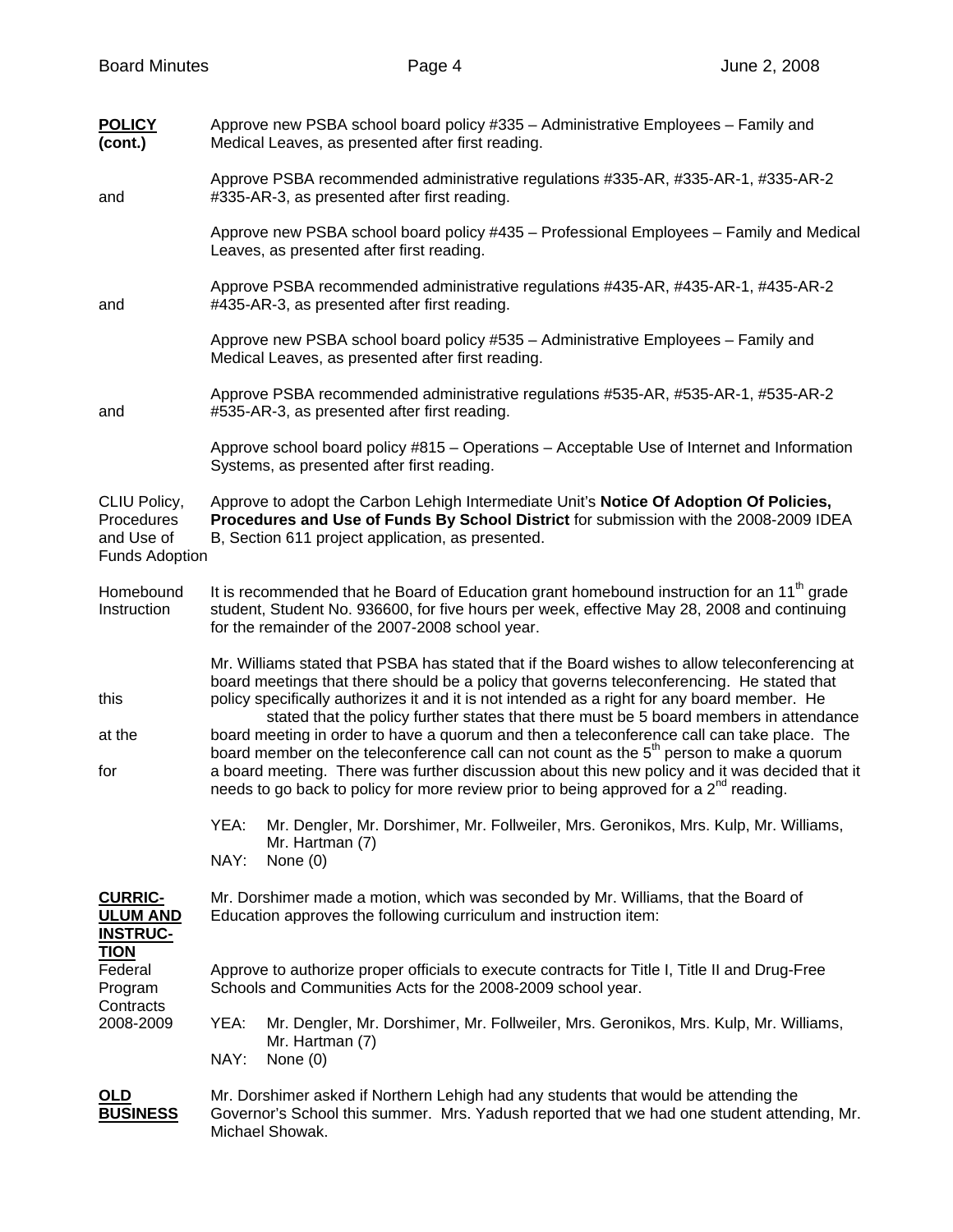| <b>NEW</b><br><b>BUSINESS</b>                                                                   | Mrs. Geronikos made a motion, which was seconded by Mr. Dengler, that the Board of Education<br>approve to hold a Special Public Meeting on Wednesday, June 4, 2008 at 7:00 p.m. in the<br>board room at Slatington Elementary School to appoint a new Superintendent.                                                                                                                                                                                         |  |  |  |  |
|-------------------------------------------------------------------------------------------------|----------------------------------------------------------------------------------------------------------------------------------------------------------------------------------------------------------------------------------------------------------------------------------------------------------------------------------------------------------------------------------------------------------------------------------------------------------------|--|--|--|--|
|                                                                                                 | YEA:<br>Mr. Dengler, Mr. Dorshimer, Mr. Follweiler, Mrs. Geronikos, Mrs. Kulp, Mr. Williams,<br>Mr. Hartman (7)<br>NAY:<br>None $(0)$                                                                                                                                                                                                                                                                                                                          |  |  |  |  |
| Dr. Sham<br>Payment<br><b>Vacation Days</b>                                                     | Mr. Williams made a motion, which was seconded by Mrs. Geronikos, that the Board of<br>Education approve the payment of unused vacation days to Dr. Sham at the end of this<br>contract year. This will make Dr. Sham's last day of work, Monday, June 30, 2008 instead of<br>the previously approved date of June 9, 2008.                                                                                                                                    |  |  |  |  |
|                                                                                                 | Mr. Dengler asked if this was to fill the time slot that we would not have a superintendent on<br>board. His understanding is that Mr. Keegan had offered to fill that time slot at no cost to the<br>district.                                                                                                                                                                                                                                                |  |  |  |  |
|                                                                                                 | <b>ROLL CALL:</b><br>YEA:<br>Mr. Dorshimer, Mr. Follweiler, Mrs. Geronikos, Mrs. Kulp, Mr. Williams, Mr. Hartman (6)<br>NAY:<br>Mr. Dengler (1)<br>Motion Carried.                                                                                                                                                                                                                                                                                             |  |  |  |  |
| <b>FINANCIAL</b>                                                                                | Mr. Dorshimer made a motion, which was seconded by Mr. Dengler, that the Board of<br>Education approves the following financial items:                                                                                                                                                                                                                                                                                                                         |  |  |  |  |
| <b>Advertise Bids</b><br>Science Lab<br>Equipment                                               | Authorize administration to advertise for solicitation of bids for microscopes and other science<br>related equipment to be purchased with the EITC money donated by the Northern Lehigh<br>Education Foundation.                                                                                                                                                                                                                                              |  |  |  |  |
| Hilb, Rogal<br>and Hamilton<br>the Insurance<br><b>Brokers</b>                                  | Appoint Hilb, Rogal and Hamilton Company (HRH) Palley Simon Associates as the district<br>insurance broker for Property, Casualty, Liability and Worker's Compensation insurance for<br>2008-2009 school year.                                                                                                                                                                                                                                                 |  |  |  |  |
| Maintenance<br>Agreement<br><b>MS Sewing</b><br>Machines<br>2008-2009<br>Insurance<br>Companies | Approve a maintenance agreement for the 2008-2009 school year with Allentown Sewing<br>Machine Outlet. The agreement covers sewing machines located as follows:                                                                                                                                                                                                                                                                                                |  |  |  |  |
|                                                                                                 | Middle School – 14 machines at \$30.00 per machine plus parts and a one time \$10.00 fuel<br>charge = $$430.00$                                                                                                                                                                                                                                                                                                                                                |  |  |  |  |
|                                                                                                 | Award insurance coverage for the 2008-2009 school year to the following companies:                                                                                                                                                                                                                                                                                                                                                                             |  |  |  |  |
|                                                                                                 | Commercial Package and Automobile (Vehicle Liability, General Liability Property Insurance<br>and Boiler and Machinery) Graphic Arts (UTICA) National Insurance Company - \$56,998.00.<br>The premium is an increase of \$120.00 over last year's rate.                                                                                                                                                                                                        |  |  |  |  |
|                                                                                                 | Commercial Umbrella Liability Insurance - North River Insurance Company - \$15,504.00. The<br>premium is an increase of \$204.00 over last year's rate.                                                                                                                                                                                                                                                                                                        |  |  |  |  |
|                                                                                                 | School Leaders Error and Omissions Liability - National Union Fire Insurance Company -<br>\$13,231.00. The premium is a decrease of \$696.00 over last year's rates.                                                                                                                                                                                                                                                                                           |  |  |  |  |
|                                                                                                 | Workers' Compensation Coverage - School Boards Insurance Company - estimated premium<br>of \$73,437.00, approximately a \$4,549.00 increase. This amount is an estimated total, final<br>cost based on actual payroll figures.                                                                                                                                                                                                                                 |  |  |  |  |
| Financial<br>Institutions<br>the Approved<br><b>School District</b><br>Depositories             | Authorize the following financial institutions to act as approved depositories for school district<br>funds and or temporary investments. The Northern Lehigh School Board further authorizes<br>following financial institutions to transfer funds on deposit to any other bank<br>for the credit of the Northern Lehigh School District. The Board further authorizes the<br>Business Manager and/or Superintendent to enter into agreements, supplements or |  |  |  |  |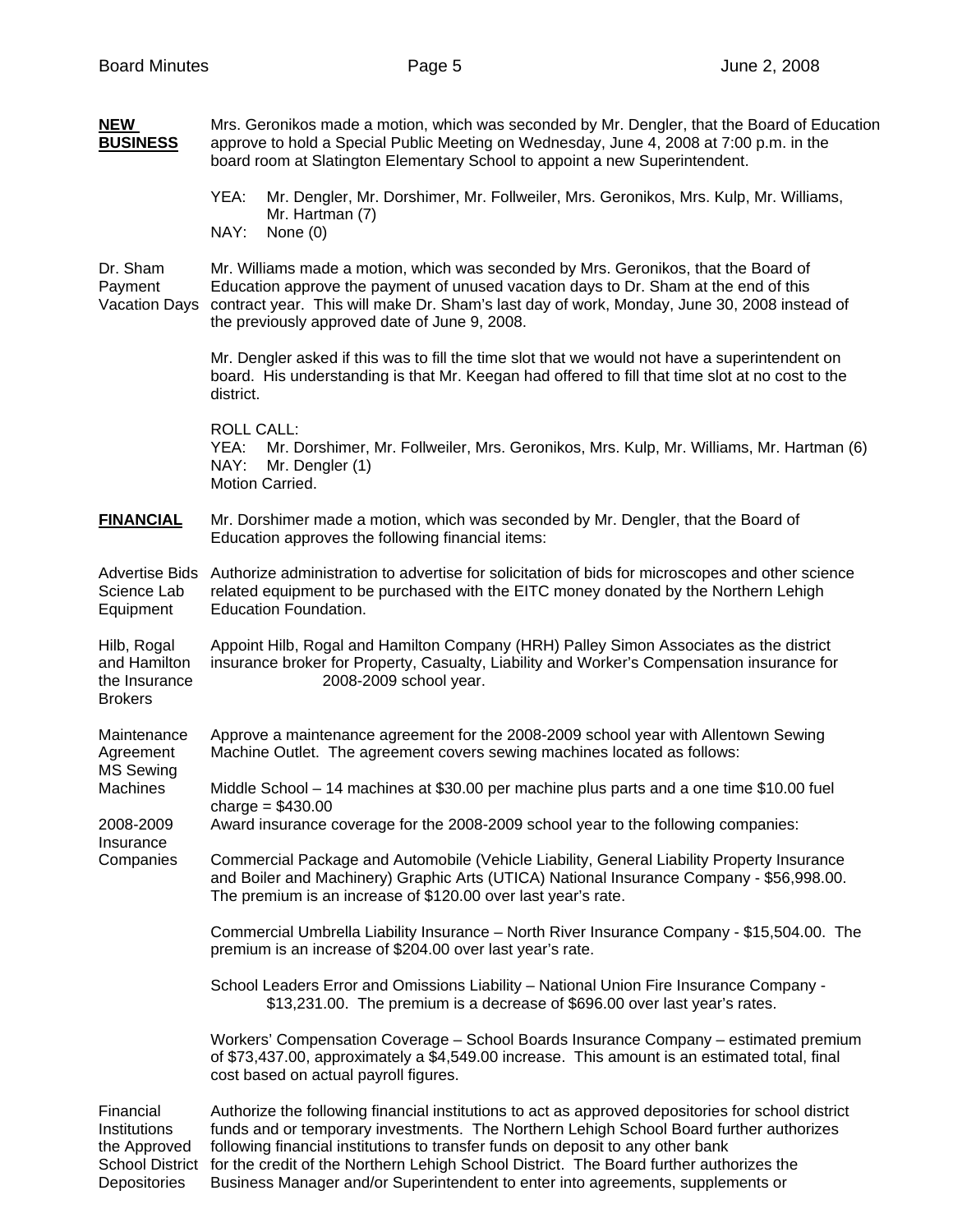| <b>FINANCIAL</b><br>(cont.)                                    | amendments to agreements to implement the foregoing operations for the 2008-2009<br>school year.                                                                                                                                                                                                                                                                                            |  |  |  |  |
|----------------------------------------------------------------|---------------------------------------------------------------------------------------------------------------------------------------------------------------------------------------------------------------------------------------------------------------------------------------------------------------------------------------------------------------------------------------------|--|--|--|--|
|                                                                | <b>Prudential-Bache Government Securities Trust</b><br>Commerce Bank of Pennsylvania<br>Wachovia National Bank<br>Pennsylvania Local Government Investment Trust (PLGIT)<br>East Penn Bank                                                                                                                                                                                                  |  |  |  |  |
| Approve<br><b>July Bill</b><br>Payment                         | Approve to grant permission to the business office to pay construction, insurance, and utility<br>bills that are scheduled for payment during the month of July as required by contract. There is<br>no scheduled board meeting in July.                                                                                                                                                    |  |  |  |  |
| Statewide<br>Deling PC<br><b>Tax Collector</b>                 | Approve the appointment of Statewide Tax Recovery as the delinquent per capita tax collector<br>for the 2008-2009 school year.                                                                                                                                                                                                                                                              |  |  |  |  |
| Remco-Cafe<br><b>Equip Mnt</b><br>Provider                     | Approve Remco, Inc as a preventative maintenance service provider for the cafeteria<br>equipment in all four buildings at a cost of \$3,795. This is an increase of \$545 over last year.                                                                                                                                                                                                   |  |  |  |  |
| Mid-Penn<br><b>Student</b><br><b>Accident Ins</b><br>Carrier   | Appoint Mid-Penn Insurance Associates as the 2008-2009 Student Accident and Athletic<br>Insurance Carriers. The renewal rate is \$6,165.00, an increase of \$120.00 over last year, to<br>include all interscholastic sports, band and cheerleading. Voluntary school coverage is \$22.00<br>for the school time rate and \$88.00 for the 24-hour rate, no increase in rate from 2007-2008. |  |  |  |  |
| <b>Board</b><br>Pally Secretary &<br>Treasurer<br><b>Bonds</b> | Approve to renew the following expiring bonds for the 2008-2009 fiscal year through HRH<br>Simon Associates:                                                                                                                                                                                                                                                                                |  |  |  |  |
|                                                                | A \$50,000 Board Secretary Bond for the term of July 1, 2008 to July 1, 2009 at an annual<br>premium of \$175.00.                                                                                                                                                                                                                                                                           |  |  |  |  |
|                                                                | A \$50,000 Board Treasurer Bond for the period July 1, 2008 to July 1, 2009 at an annual<br>premium cost of \$269.00.                                                                                                                                                                                                                                                                       |  |  |  |  |
| Rescind<br>Fuel<br>Motion<br>May 12, 2008                      | Rescind the following motion which was approved at the May 12, 2008 regular school board<br>meeting:                                                                                                                                                                                                                                                                                        |  |  |  |  |
|                                                                | <b>UNLEADED GASOLINE</b> - Awarded to HOP Energy at<br>$\circ$ a fixed price of \$3.0846 per gallon                                                                                                                                                                                                                                                                                         |  |  |  |  |
|                                                                | #2 GRADE FUEL OIL TANKWAGON DELIVERY - Awarded to HOP Energy at<br>$\circ$ a fixed price of \$3.4469 per gallon                                                                                                                                                                                                                                                                             |  |  |  |  |
|                                                                | #2 GRADE FUEL OIL TRANSPORT DELIVERY - Awarded to Isobunkers at<br>$\circ$ a fixed price of \$3.422 per gallon                                                                                                                                                                                                                                                                              |  |  |  |  |
|                                                                | <b>DIESEL FUEL</b> - Awarded to Isobunkers at<br>o a fixed price of \$3.6047 per gallon (normal blend)<br>$\circ$ a fixed price of \$3.6447 per gallon (70% / 30% blend)                                                                                                                                                                                                                    |  |  |  |  |
|                                                                | Mr. Dengler, Mr. Dorshimer, Mr. Follweiler, Mrs. Geronikos, Mrs. Kulp, Mr. Williams,<br>YEA:<br>Mr. Hartman (7)<br>NAY:<br>None (0)                                                                                                                                                                                                                                                         |  |  |  |  |
| <b>HOP Energy</b><br>Unleaded<br>1, Gasoline                   | Mr. Dorshimer made a motion, which was seconded by Mr. Williams, that the Board of<br>Education approves the awarding of bid for Unleaded Gasoline for the contract period of July<br>2008 to June 30, 2009 to HOP Enegry at a fluctuating cost of basic rack price on day of<br>delivery plus \$0.20 per gallon.                                                                           |  |  |  |  |

 YEA: Mr. Dengler, Mr. Dorshimer, Mr. Follweiler, Mrs. Geronikos, Mrs. Kulp, Mr. Williams, Mr. Hartman (7)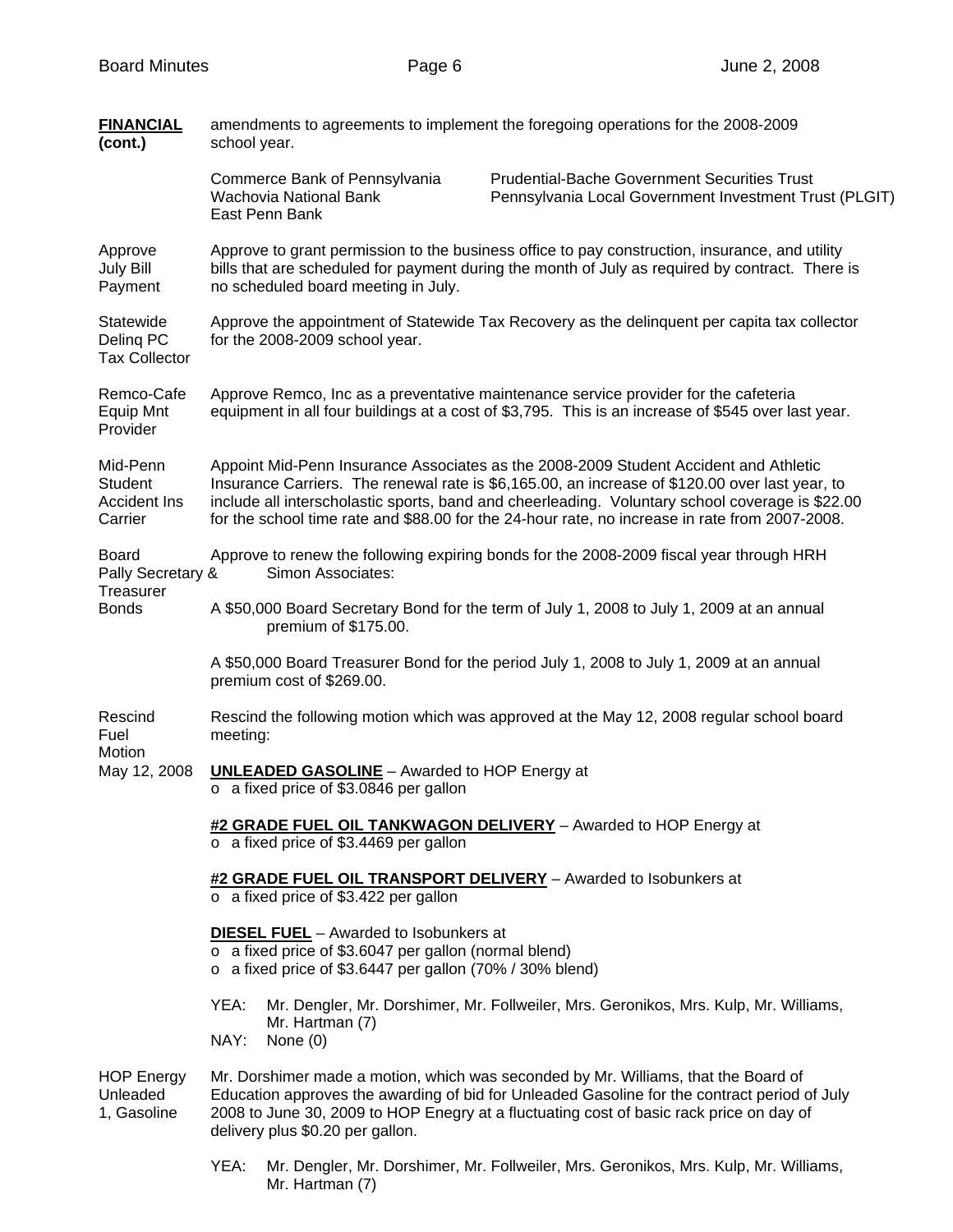| <b>FINANCIAL</b>                                                             | NAY:                                                                                                                                                                                                                                                                                     | None $(0)$                                                                                                                                                                                                                                                                                                                 |  |  |
|------------------------------------------------------------------------------|------------------------------------------------------------------------------------------------------------------------------------------------------------------------------------------------------------------------------------------------------------------------------------------|----------------------------------------------------------------------------------------------------------------------------------------------------------------------------------------------------------------------------------------------------------------------------------------------------------------------------|--|--|
| (cont.)<br><b>ISO Bunkers</b><br>#2 Grade Oil<br>Tankwagon                   | Mr. Dengler made a motion, which was seconded by Mrs. Kulp, that the Board of Education<br>approves the awarding of bid for #2 Grade Fuel Oil Tankwagon Delivery for the contract period<br>of July 1, 2008 to June 30, 2009 to ISO Bunkers at a fixed cost of \$4.2735 per gallon.      |                                                                                                                                                                                                                                                                                                                            |  |  |
|                                                                              | YEA:                                                                                                                                                                                                                                                                                     | Mr. Dengler, Mr. Dorshimer, Mr. Follweiler, Mrs. Geronikos, Mrs. Kulp, Mr. Williams,<br>Mr. Hartman (7)<br>None $(0)$                                                                                                                                                                                                      |  |  |
|                                                                              | NAY:                                                                                                                                                                                                                                                                                     |                                                                                                                                                                                                                                                                                                                            |  |  |
| <b>ISO Bunkers</b><br>#2 Grade Oil<br>Transport<br>per                       | Mr. Williams made a motion, which was seconded by Mrs. Geronikos, that the Board of<br>Education approves the awarding of bid for #2 Grade Fuel Oil Transport Delivery for the<br>contract period of July 1, 2008 to June 30, 2009 to ISO Bunkers at a fixed cost of \$4.1935<br>gallon. |                                                                                                                                                                                                                                                                                                                            |  |  |
|                                                                              | YEA:                                                                                                                                                                                                                                                                                     | Mr. Dengler, Mr. Dorshimer, Mr. Follweiler, Mrs. Geronikos, Mrs. Kulp, Mr. Williams,<br>Mr. Hartman (7)                                                                                                                                                                                                                    |  |  |
|                                                                              | NAY:                                                                                                                                                                                                                                                                                     | None $(0)$                                                                                                                                                                                                                                                                                                                 |  |  |
| <b>ISO Bunkers</b><br><b>Education Diesel Fuel</b><br>June 30,<br>additional |                                                                                                                                                                                                                                                                                          | Mr. Dorshimer made a motion, which was seconded by Mrs. Kulp, that the Board of<br>approves the awarding of bid for Diesel Fuel for the contract period of July 1, 2008 to<br>2009 to ISO Bunkers at a fixed cost of \$4.4317 per gallon for normal blend plus an<br>cost of \$0.04 per gallon for winter blend (70%/30%). |  |  |
|                                                                              | YEA:                                                                                                                                                                                                                                                                                     | Mr. Dengler, Mr. Dorshimer, Mr. Follweiler, Mrs. Geronikos, Mrs. Kulp, Mr. Williams,<br>Mr. Hartman (7)                                                                                                                                                                                                                    |  |  |
|                                                                              | NAY:                                                                                                                                                                                                                                                                                     | None $(0)$                                                                                                                                                                                                                                                                                                                 |  |  |
| Homestead/<br>Farmstead<br>Resolution                                        | Mr. Dorshimer made a motion, which was seconded by Mr. Follweiler, that the Board of<br>Education approves the following Homestead/Farmstead Resolution, as presented.                                                                                                                   |                                                                                                                                                                                                                                                                                                                            |  |  |
| <b>NORTHERN LEHIGH SCHOOL DISTRICT</b>                                       |                                                                                                                                                                                                                                                                                          |                                                                                                                                                                                                                                                                                                                            |  |  |

# **2008 Homestead and Farmstead Exclusion Resolution**

**RESOLVED**, by the Board of School Directors of the Northern Lehigh School District, that homestead and farmstead exclusion real estate tax assessment reductions are authorized for the school year beginning July 1, 2008, under the provisions of the Homestead Property Exclusion Program Act (part of Act 50 of 1998) and the Taxpayer Relief Act (Act 1 of 2006), as follows:

- 1. **Aggregate amount available for homestead and farmstead real estate tax reduction.** The following amounts are available for homestead and farmstead real estate tax reduction for the school year beginning July 1, 2008:
	- a. **Gambling tax funds.** The Pennsylvania Department of Education (PDE) has notified the School District that PDE will pay to the School District during the school year pursuant to Act 1, 53 P.S. § 6926.505(b), as a property tax reduction allocation funded by gambling tax funds, the amount of \$945,770.28.
	- b. **Philadelphia tax credit reimbursement funds**. PDE has notified the School District that PDE will pay to the School District during the school year pursuant to Act 1, 53
	- P.S. § 6926.324(3), as reimbursement for Philadelphia tax credits claimed against the School District earned income tax by School District resident taxpayers, the amount of \$2,908.94.

c. **Aggregate amount available.** Adding these amounts, the aggregate amount available during the school year for real estate tax reduction is \$948,679.22.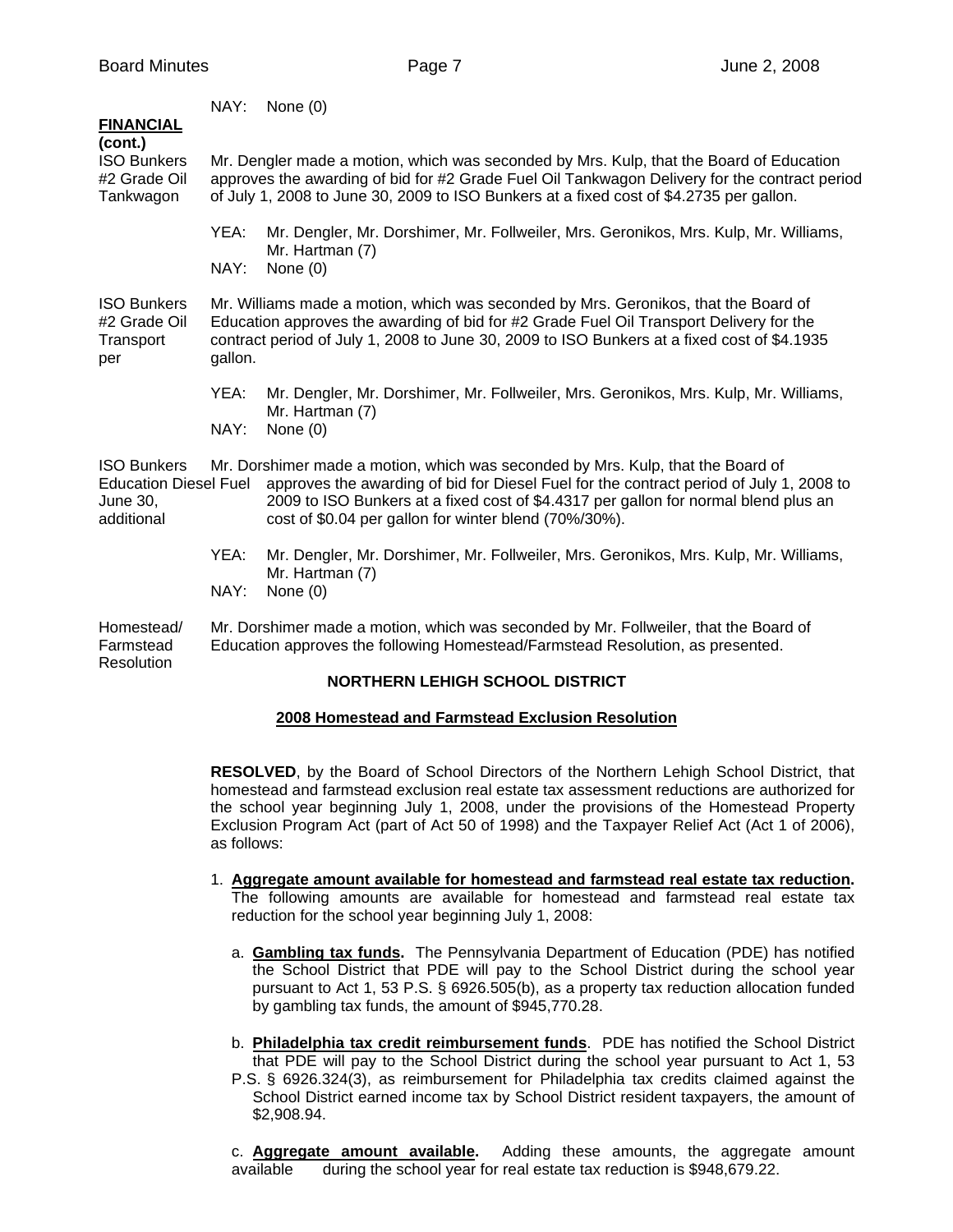- **FINANCIAL** 2. **Homestead/farmstead numbers.** Pursuant to Act 50, 54 Pa. C.S. § 8584(i), and Act 1, **(cont.)** 53 P.S. § 6926.341(g)(3), the County has provided the School District with a certified report listing approved homesteads and approved farmsteads as follows:
	- a. **Homestead property number.** The number of approved homesteads within the School District is 3,743.
	- b. **Farmstead property number.** The number of approved farmsteads within the School District is 33.
	- c. **Homestead/farmstead combined number.** Adding these numbers, the aggregate number of approved homesteads and approved farmsteads is 3,776.
	- 3. **Real estate tax reduction calculation.** The school board has decided that the homestead exclusion amount and the farmstead exclusion amount shall be equal. Dividing the paragraph 1(e) aggregate amount available during the school year for real estate tax reduction of \$948,679.22 by the paragraph 2(c) aggregate number of approved homesteads and approved farmsteads of 3,776 (before considering the assessed value of approved homesteads and approved farmsteads having an assessed value below the preliminary calculation of the maximum real estate assessed value reduction amount to be established as the homestead and farmstead exclusion amount), the preliminary calculation of the maximum real estate tax reduction amount applicable to each approved homestead and to each approved farmstead is \$251.24.

Based on calculations provided by the School District Business Office from the best available information and carefully evaluated by the School Board, considering the assessed value of approved homesteads and approved farmsteads having an assessed value below the preliminary calculation of the maximum real estate assessed value reduction amount to be established as the homestead exclusion and the farmstead exclusion amount, an additional aggregate amount of \$2,844.68 will be available during the school year for real estate tax reduction applicable to approximately 3,743 homesteads and farmsteads, resulting in an additional real estate tax reduction amount available for each homestead and farmstead of \$0.76. Adding this additional amount to the preliminary calculation of the maximum real estate tax reduction amount of \$251.24, the final maximum real estate tax reduction amount applicable to each approved homestead and to each approved farmstead is \$252.00.

- 4. **Homestead exclusion calculation.** Dividing the paragraph 3 maximum real estate tax reduction amount of \$252.00 by the School District real estate tax rate of 62.273 mills (.062273), the maximum real estate assessed value reduction to be reflected on tax notices as a homestead exclusion for each approved homestead is \$4,047.00, and the maximum real estate assessed value reduction to be reflected on tax notices as a farmstead exclusion for each approved farmstead is \$4.047.00.
- 5. **Homestead/farmstead exclusion authorization July 1 tax bills.** The tax notice issued to the owner of each approved homestead within the School District shall reflect a homestead exclusion real estate assessed value reduction equal to the lesser of: (a) the County-established assessed value of the homestead, or (b) the paragraph 4 maximum real estate assessed value reduction of \$4,047.00. The tax notice issued to the owner of each approved farmstead within the School District shall reflect an additional farmstead exclusion real estate assessed value reduction equal to the lesser of: (a) the County established assessed value of the farmstead, or (b) the paragraph 4 maximum real estate assessed value reduction of \$4,047.00. For purposes of this Resolution, "approved homestead" and "approved farmstead" shall mean homesteads and farmsteads listed in the report referred to in paragraph 2 above and received by the School District from the County Assessment Office on or before May 1 pursuant to Act 1, 53 P.S. §  $6926.341(g)(3)$ , based on homestead/farmstead applications filed with the County Assessment Office on or before March 1. This paragraph 5 will apply to tax notices before March 1. This paragraph 5 will apply to tax notices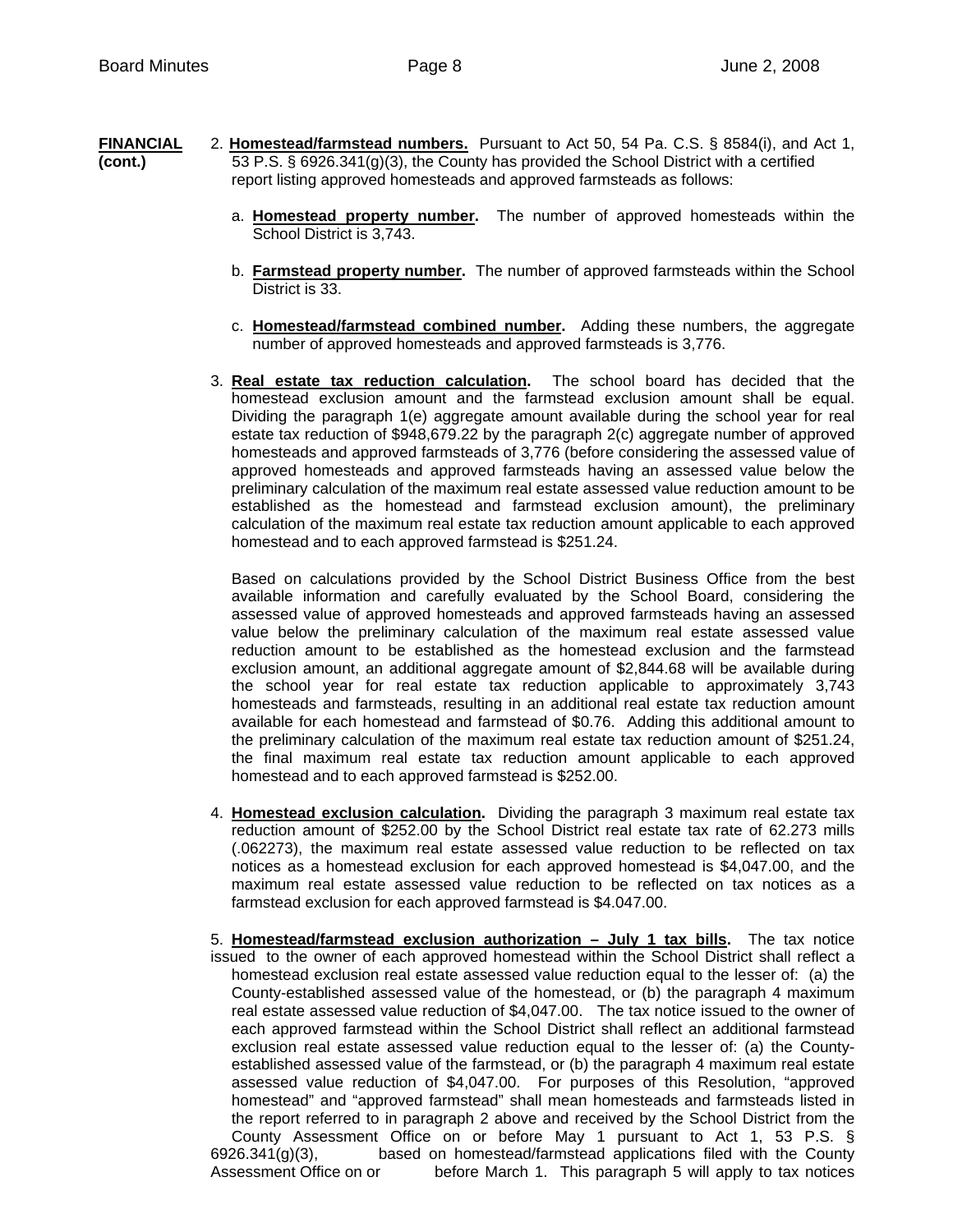issued based on the initial tax duplicate used in issuing initial real estate tax notices for the school year, which will be issued on or promptly after July 1, and will not apply to interim real estate tax bills.

#### **FINANCIAL** YEA: Mr. Dengler, Mr. Dorshimer, Mr. Follweiler, Mrs. Geronikos, Mrs. Kulp, Mr. Williams, **(cont.)** Mr. Hartman (7) NAY: None (0)

**INFOR-** Minutes of the Lehigh Career and Technical Institute Joint Operating Committee Meeting held **MATION** on April 23, 2008 and the LCTI Director's Report for May 2008 were distributed.

> Minutes of the Carbon Lehigh Intermediate Unit 21 Board of Directors meeting held on April 21, 2008 were distributed.

**ADOPTION** Mr. Follweiler made a motion, which was seconded by Mr. Dengler, that the Board of **OF** Education approves to adopt a budget for the Northern Lehigh School District for the 2008-**2008-2009** 2009 school year in the amount of \$28,929,030.

**SCHOOL**

- **DISTRICT** 1. A 62.273 mill (or \$6.2273 per \$100 of assessed valuation) tax on Real Estate for both Lehigh **BUDGET** and Northampton Counties. An increase of 1.984 mills over 2007-2008.
	- 2. A \$5.00 Resident Per Capita Tax, taxable on 18 year olds and over based on Section 679 of the School Code of 1949. No change from 2007-2008.
	- 2. Taxes under Act 511 with no changes from 2007-2008:
		- a. A 1% Earned Income Tax shared equally with coterminous municipalities.
		- b. A Realty Transfer Tax shared equally with the coterminous municipalities.
		- c. A \$5.00 Resident Per Capita Tax taxable on residents age 18 and over.
		- d. A \$5.00 Local Service Tax (formerly Emergency and Municipal Services Tax)

## **RECOMMENDATION ….. That the Board of Education adopts the 2008-2009 Northern Lehigh School District Budget.**

ROLL CALL:

 YEA: Mr. Follweiler, Mrs. Kulp, Mr. Williams, Mr. Hartman, Mr. Dengler (5) NAY: Mr. Dorshimer, Mrs. Geronikos, (2) Motion Carried.

Mr. Dorshimer made a motion, which was seconded by Mr. Williams, that the Board of Education approves to allow Mr. Derr to top off the Middle School heating oil and the money will come from the Energy Reserved Fund Balance.

- YEA: Mr. Dengler, Mr. Dorshimer, Mr. Follweiler, Mrs. Geronikos, Mrs. Kulp, Mr. Williams, Mr. Hartman (7)
- NAY: None (0)

## **ADJOURN-** Mrs. Geronikos made a motion, which was seconded by Mrs. Kulp, that the regular meeting **MENT** of the Northern Lehigh School District Board of School Directors is adjourned at 8:42 p.m.

YEA: Mr. Dengler, Mr. Dorshimer, Mr. Follweiler, Mrs. Geronikos, Mrs. Kulp, Mr. Williams, Mr. Hartman (7)

NAY: None (0)

Respectfully submitted,

 Bryan C. Dorshimer **Secretary**